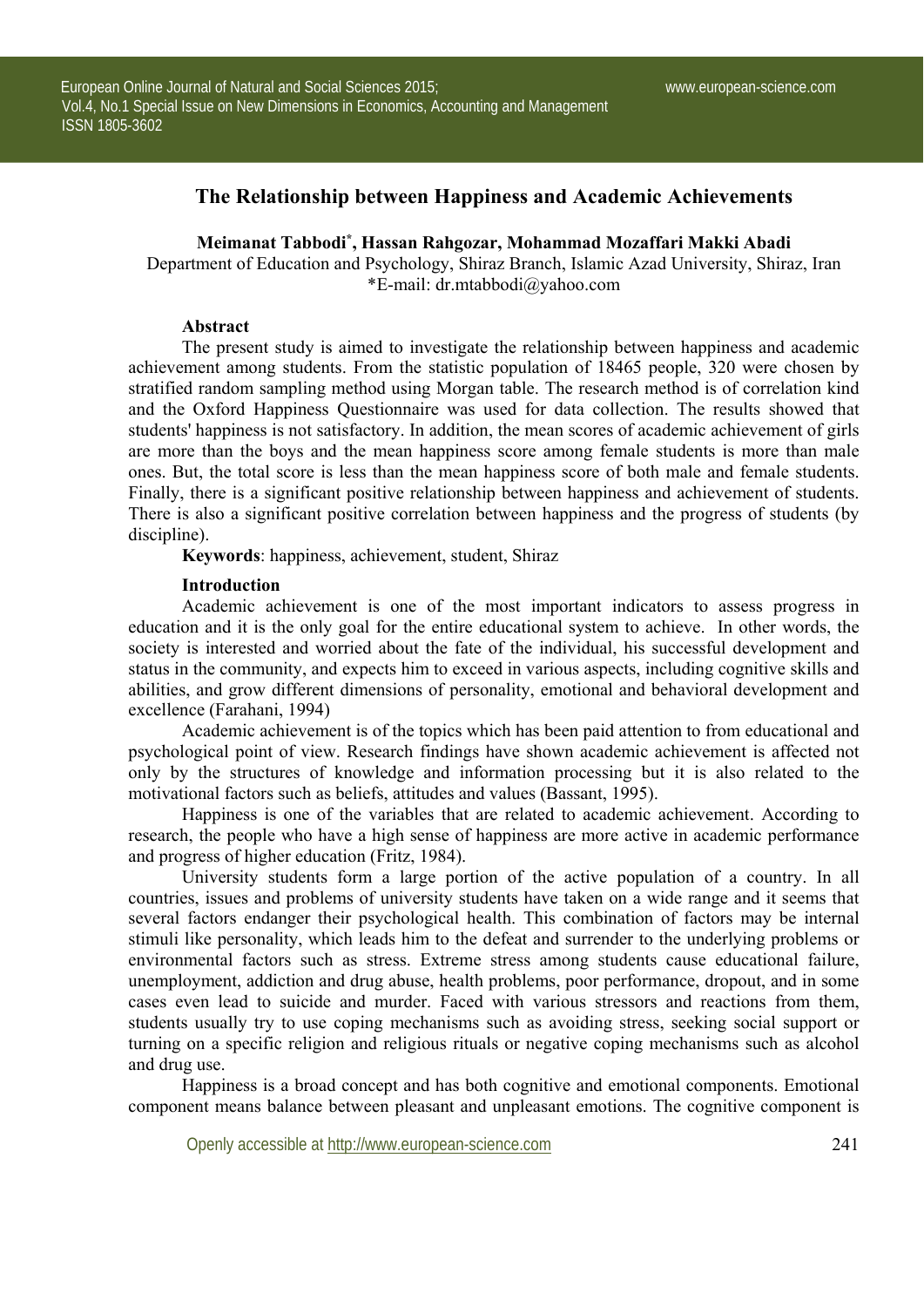life satisfaction and evaluating the meaning of life according to his standards (Diener 2000, as cited in Hadi Nejad, 2009).

Arjil and his colleagues suggest that, happiness components include positive emotions, life satisfaction and the absence of negative emotions. They found that relationships with others, knowing the purpose of life, personal growth, considering others and nature are of the components of happiness (Kalantari, 2003).

Happiness is made of a number of factors such as general life satisfaction, positive emotions, etc. These components can be divided into smaller parts. Positive emotions can be classified into concepts such as pleasure, satisfaction, pride, love, joy and passion. Negative emotions can be applied to concepts such as guilt, shame, sadness, anger, anxiety, depression, jealousy, etc.

#### **Factors affecting happiness**

These factors can be classified as follows:

*Personality:* Personality dimensions have impact on the peoples' happiness. Psychological studies about the influence of personality on the amount of happiness, have confirmed the positive relationship between extraversion and happiness.

*Self-esteem:* Self-esteem is one of the factors that can have a significant impact on happiness. When there is discomfort and lack of self-esteem, happiness decreases.

*Religious beliefs:* One of the factors contributing to happiness is faith. It makes people feel less abandoned, and lonely.

*Social Capital:* Social capital affects happiness more than human capital.

*Leisure time activities:* It can be a very good source to create happiness.

*Economic situation:* Some think money is the main factor of happiness, while scholars have rejected this approach.

*Health:* Happiness boosts the immune system and strong immune system, improves health (Bahmani, 2000).

#### **Happiness from the psychological point of view**

From a psychological perspective, happiness is looked at the individual level. Happiness is believed to be one of the personal features of a man. It means that the happiness of every individual depends on individual characteristics and how he looks at life. Human ideas about happiness are rooted in human nature. For example, a patient and contented person, understands happiness better than impatient and greedy humans. It should be noted that this theory at the individual level, achieved results based on the analysis of longitudinal and experimental study:

- Happiness is firmly fixed in the short term and long term.
- Happiness depends on luck or usefulness.
- Happiness does not depend only on internal factors and external and environmental factors also play a role (Mohammadi, as cited in Gustad, 2011)

One of the factors that cause a person to feel happy is his perceptions of himself. When a person finds his inner core and is aware of his power, he can overcome the problems and develop the circumstances of life by relying on his abilities. Because when people are faced with the problem, cannot be indifferent to cross it and try to get rid of problems with respect to existing facilities (Abedi, 2004).

## **Happiness in Ellis' opinion**

According to Ellis, the starting point when trying to make ourselves happy is to know that sadness is the last step in a three-step chain.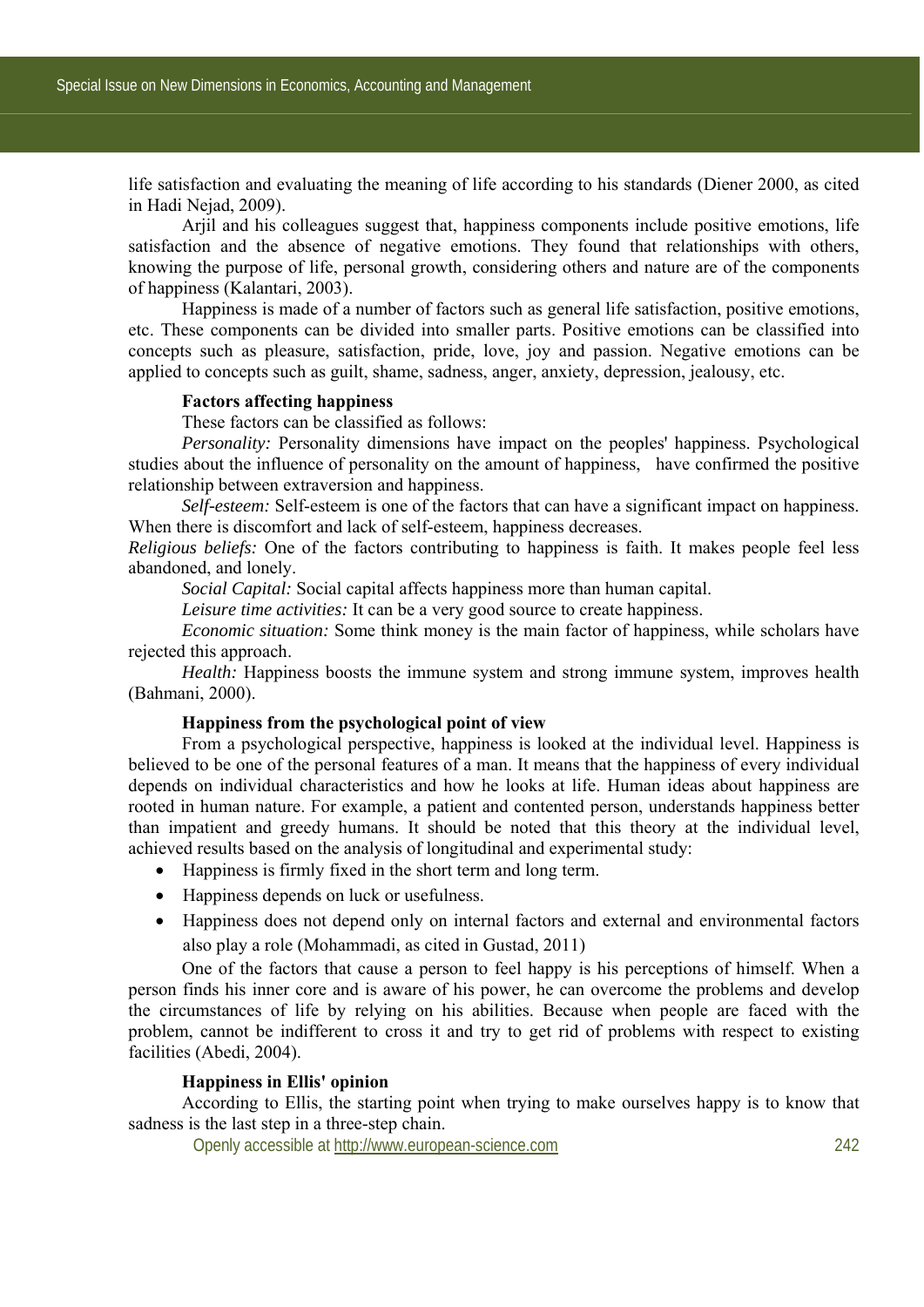Step (A): A trigger event that can be a rejection by the others.

Step (B): The combination of rational and irrational reactions to the event.

Step (C): Is serious depression or sadness. The main treatment that Ellis' intellectual and emotional method has raised is to change self -destructive thoughts that often occur following unpleasant experiences in life. (Saman, 2004)

## **Arjil and colleagues' theory about happiness**

In Arijl and his colleagues' idea, happiness is formed of two pillars including emotional and cognitive. They believe that if people are asked "what is the purpose of Happiness", there would be two types of responses:

A)They may state positive emotional conditions such as pleasures.

B) They may call it satisfaction in general, or satisfaction with most aspects of their lives.

In Arjil and his colleagues' idea, happiness is not the opposite of depression, but they believe for the person to be happy, he must not be depressed. As the emotion is not the opposite of negative emotion (Bahmani, 2010).

## **Happiness in Ericsson's idea**

In Carl Ericsson's idea, the ultimate goal of life is happiness and true happiness is important in light of the meaning of life. In theories, known as the ultimate goal, it is believed that happiness is achieved when people with clear objectives realize their values meet their needs. In this sense, the happiness depends on the values and aspirations of the people and it cannot be assumed to be absolute and comprehensive. People, who consider their goals more important and more likely to reach, will feel happier. While people with low happiness, feel more conflicts in their aims. (Pour zarei, 2003)

Research findings of Saaf Ara and Dejkam (2003) with the title of happiness norm finding at Tehran University students tested on 608 people suggests that the amount of happiness in female students is more than male students. And, there is much more happiness in the married students than single students. Also, there is a direct and positive relationship between happiness and age (Bagheri, 2006)

Research findings on the relationship between happiness and achievement at Tehran University, using the Oxford questionnaire, showed there is a positive relationship between happiness and achievement (Heidari, 2009).

#### **Research Objectives**

The purpose of this study is to investigate the relationship between happiness and academic achievement of the students of Islamic Azad University of Shiraz.

#### **Research Methodology**

Descriptive research method is a survey method**. For this purpose,** a sample of 320 subjects were selected through stratified-random sampling as it is evident from table 1.

| Students' Sex | -<br>Total frequency | Percentage % | Sampling frequency |
|---------------|----------------------|--------------|--------------------|
| <b>Boys</b>   | 8230                 | 45           | 44                 |
| <b>Girls</b>  | 10235                |              | 76                 |
| <b>Total</b>  | 18465                | 100          | 320                |

#### **Table 1: Number of sample in terms of gender**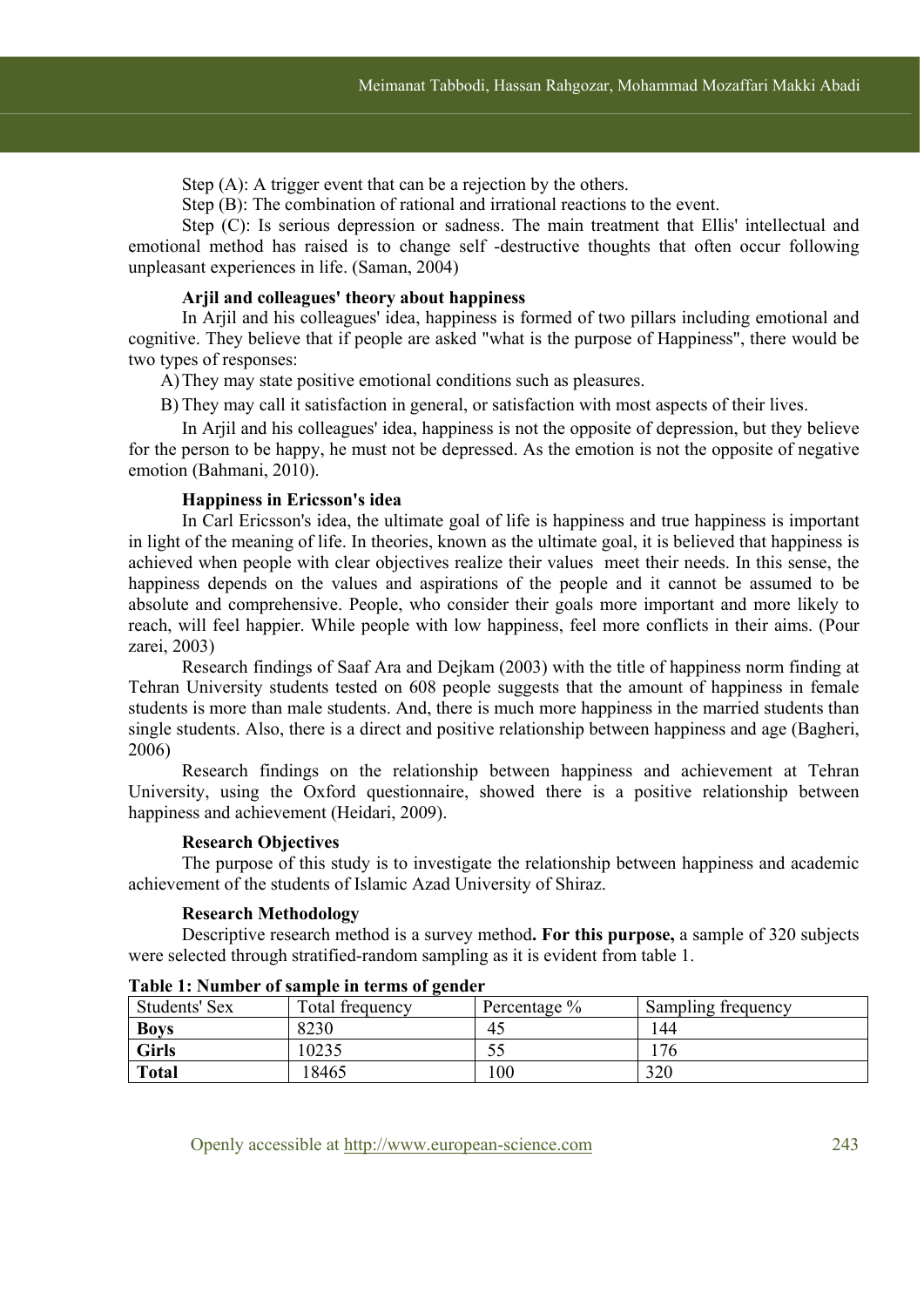| Faculty                     | Total number of Students Percentage % |    | Sampling frequency |  |  |  |
|-----------------------------|---------------------------------------|----|--------------------|--|--|--|
| Economics and Management    | 3474                                  |    | 58                 |  |  |  |
| Engineering & Technology    | 6450                                  |    | 112                |  |  |  |
| Humanities                  | 3545                                  |    | 61                 |  |  |  |
| <b>Fundamental Sciences</b> | 1446                                  |    | 26                 |  |  |  |
| Art and Architecture        | 3550                                  |    | 157                |  |  |  |
| Total                       | 18465                                 | 00 | 320                |  |  |  |

## **Table 2: Number of sample in terms of discipline**

## *Instruments of the study*

The Oxford Happiness Questionnaire (OHQ) was used for data collection. It includes 29 items. The theoretical basis of the questionnaire is Arjil's definition of happiness. The questionnaire consists of seven subscales including self-fancy, life satisfaction, psychological fitness, being on a good mood, aesthetic feeling, self-efficacy, and hope

## **Results**

To see whether there is any significant relationship between happiness and achievement among the students of Islamic Azad University in Shiraz, based on gender, and field of study. To answer the question, the frequency table and Pearson's correlation coefficient were used**.**

# Students Mean scores of academic achievement SD Mean score of Happiness SD Male 15.86 8.36 60.36 5.22 Female 15.93 7.23 55.07 4.86

## **Table 3: Descriptive statistics for happiness and academic achievement**

According to the table above**,** the mean academic achievement of girls is higher than the boys**.** The mean happiness score in female students is more than that of male students. But, the happiness mean of the students is less than the mean.

## **Table 4: Pearson's correlation between happiness and academic achievement**

|                 | --                      |     |
|-----------------|-------------------------|-----|
| <b>Students</b> | correlation coefficient | 812 |
| Male            | 0.59                    | ∪.∪ |
| Female          | 0.54                    | ∪.∪ |
| Total           | 0.5 <sup>7</sup>        | ∪.∪ |

As it is evident from table 4, there is a significant positive correlation between happiness and achievement of students (boys and girls). This means that an increase or decrease in happiness increases or decreases the level of academic achievement.

## **Table 5: The correlation coefficient between happiness and academic achievement of students based on the field of study**

| Faculty                           | correlation coefficient | Sig. |
|-----------------------------------|-------------------------|------|
| Economics and Management          | 0.58                    | 0.01 |
| <b>Engineering and Technology</b> | 0.50                    | 0.03 |
| <b>Humanities</b>                 | 0.46                    | 0.05 |
| <b>Fundamental Sciences</b>       | 0.63                    | 0.01 |
| Art and Architecture              | 0.63                    | 0.01 |
| Total                             | 0.56                    | 0.05 |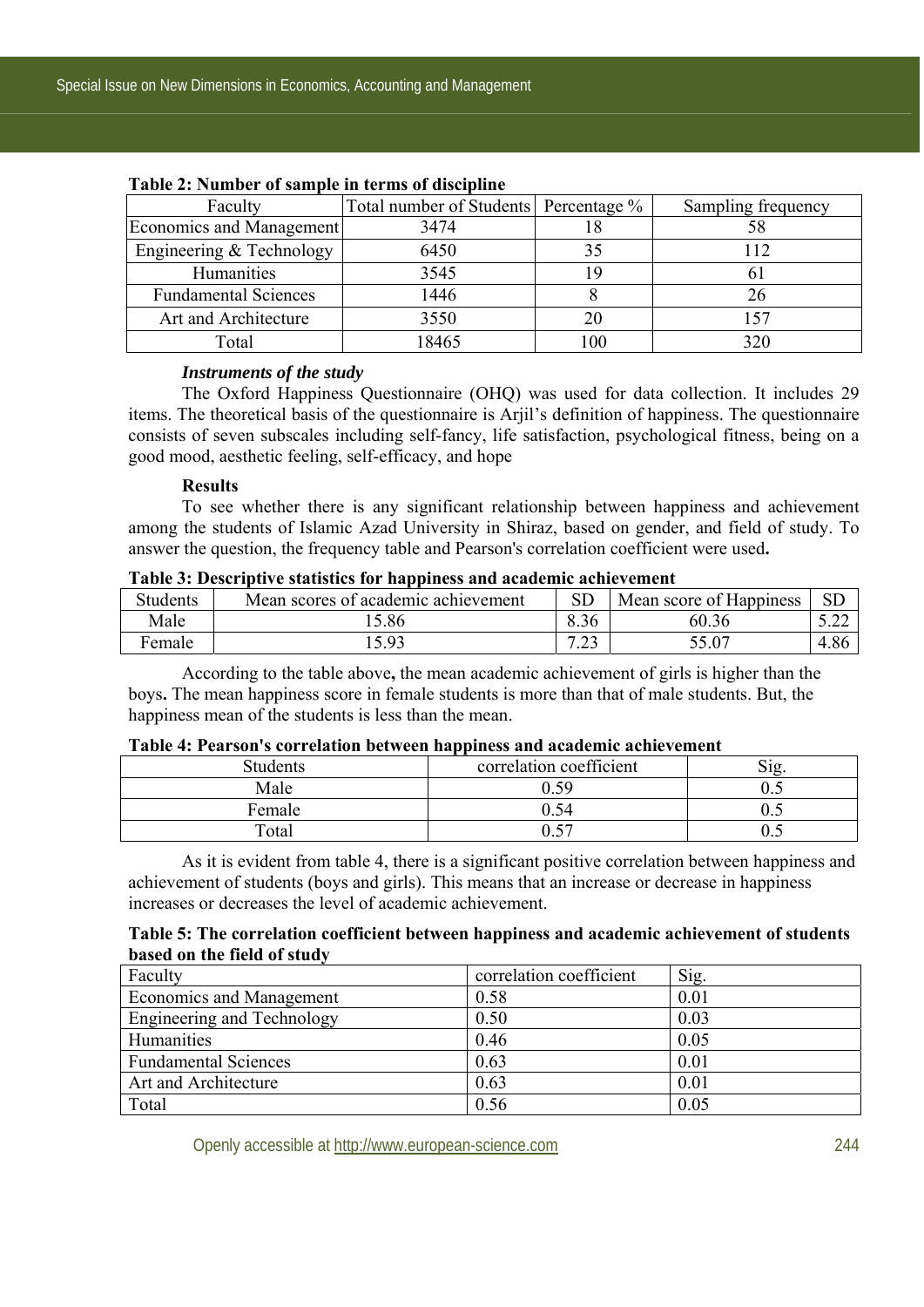According to the table above, in general, there is a significant positive correlation between happiness and academic achievement by discipline. ( $r=0/56 \& p\leq 0/05$ )

Also, there is a significant relationship between spiritual well-being and academic achievement of students of economics and management ( $r=0/58$  &  $p<0/01$ ), students of Humanities (r=0/46 & p<0/05), engineering students (r=0/050 & p<0/03), fundamental Sciences students (r= 0.63 & p<0/01), and Art and Architecture students (r=0/63 & p<0 /01).

## **Conclusion**

The results showed the mean academic achievement of girls is higher than that of the boys**.**  The mean happiness score in female students is more than that of male students. But, the happiness of the students is less than the mean. There is also a significant positive relationship between happiness and achievement of students ( boys and girls).

On the other hand, significant relationship was observed between happiness and academic achievement among the students of economics and management sciences and humanities, engineering students, fundamental sciences students and the students of art and architecture.

These results agree with the findings of Safa'ra and Dejkam (2004) which showed happiness rate of females is more than that of males, and happiness in the married students is much more than single students. Also, there is a direct and positive relationship between happiness and age.

The research was also in line with the findings of Rafa't which showed that there is a positive relationship between happiness and educational attainments.

The results of the research are aligned with Franys and colleagues' (2002) findings which showed that there were no significant differences between boys and girls happiness.

Since multiple factors contribute to happiness including character, self-esteem, social capital, health and economic status, each of these factors should be examined to see what effects they have had on the students' happiness. According to Erikson's theory, happiness depends on the values and aspirations of the people, and it cannot be assumed to be absolute and comprehensive.

People, who consider their goals more important and more likely to reach, will feel happier. While people with less happiness, feel more conflicts in their aims. However, the happiness of every individual depends on individual characteristics that how he looks at life and Human ideas about happiness are rooted in human nature. For example, a patient and contented person, understands happiness better than impatient and greedy humans. One of the factors that cause a person to feel happy is his perceptions of himself. When a person finds his inner core and is aware of his power, he can overcome the problems and develop the circumstances of life by relying on his abilities. Because when people are faced with the problem, they cannot be indifferent to cross it and try to get rid of problems with respect to existing facilities (Abedi, 2004)

In Arjil and his colleagues' idea, happiness is not the opposite of depression, but they believe that if the person wants to be happy, he should not be depressed. As the emotion is not the opposite of negative emotion (Bahmani, 2010).

#### **References**

Abedi, M. (2004). Happiness in Family. Tehran. Motalehat Khanevade publications.

Arjil, M. (2003). The Psychology of Happiness. Second edition. Isfahan: Isfahan University Press**.** 

Bahmani, S. (2010). Relationship between emotional intelligence and happiness and professional burnout of Marvdasht graduate school administrators. Master's thesis, Azad University of Arsanjan.